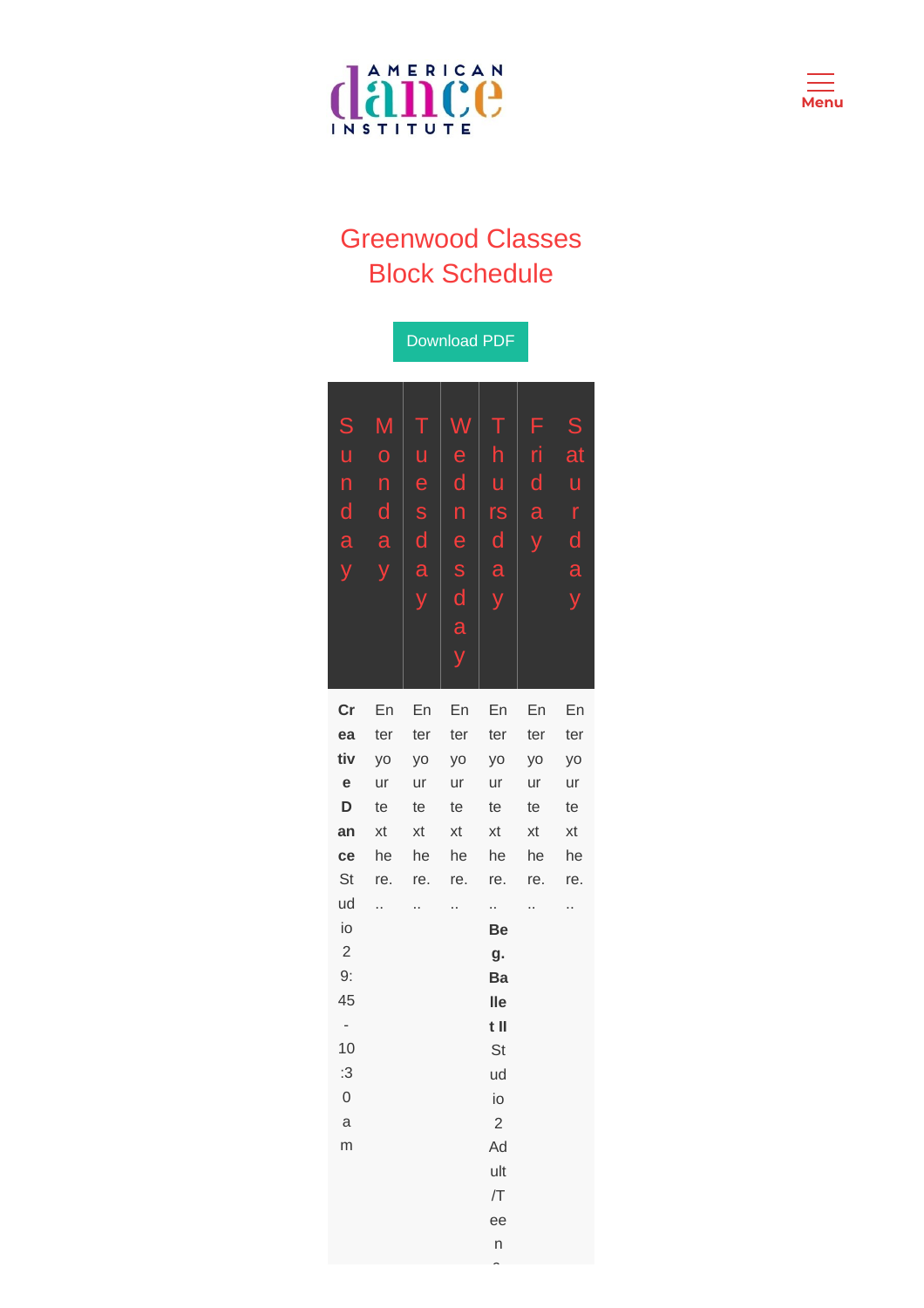| ${\mathsf S}$   | M            | $\Gamma$                 |              | Τ                    | F            | S            |
|-----------------|--------------|--------------------------|--------------|----------------------|--------------|--------------|
| U               | $\mathbf 0$  | ū                        | e            | h                    | ri           | at           |
| $\mathsf{n}$    | $\mathsf{n}$ | e                        | $\mathsf{d}$ | ū                    | $\mathsf{d}$ | u            |
| $\blacklozenge$ | $\mathsf{d}$ | S                        | n            | rs                   | a            | r            |
| $\mathbf{a}$    | a            | $\mathsf{d}$             | e            | $\mathbf{d}$         |              | $\mathsf{d}$ |
|                 |              | a                        | S            | a                    |              | a            |
|                 |              | У                        | $\mathsf{d}$ | y                    |              | y            |
|                 |              |                          | a            |                      |              |              |
|                 |              |                          | y            |                      |              |              |
| xt              | xt           | an                       | xt           | <b>St</b>            | xt           | xt           |
| he              | he           | ce                       | he           | ud                   | he           | he           |
| re.             | re.          | St                       | re.          | io                   | re.          | re.          |
|                 |              | ud<br>io                 |              | $\overline{c}$<br>Ad |              |              |
|                 |              | $\mathbf 1$              |              | ult                  |              |              |
|                 |              | 9:                       |              | /T                   |              |              |
|                 |              | 45                       |              | ee                   |              |              |
|                 |              | $\overline{\phantom{a}}$ |              | $\sf n$              |              |              |
|                 |              | 10<br>:3                 |              | 7:<br>30             |              |              |
|                 |              | $\mathbf 0$              |              | :0                   |              |              |
|                 |              | $\mathsf{a}$             |              | $0-$                 |              |              |
|                 |              | m                        |              | 9:                   |              |              |
|                 |              |                          |              | 00                   |              |              |
|                 |              |                          |              | р<br>m               |              |              |
|                 |              |                          |              |                      |              |              |
| En              | En           | $\mathbf{B}$             | En           | En                   | En           | En           |
| ter<br>yo       | ter<br>yo    | eg<br>$\sim$             | ter<br>yo    | ter<br>yo            | ter<br>yo    | ter<br>yo    |
| ur              | ur           | B                        | ur           | ur                   | ur           | ur           |
| te              | te           | all                      | te           | te                   | te           | te           |
| xt              | xt           | et                       | xt           | xt                   | xt           | xt           |
| he              | he           | Ш                        | he           | he                   | he           | he           |
| re.             | re.          | St<br>ud                 | re.<br>Ω,    | re.                  | re.          | re.          |
| .,              | Ω,           | io                       |              | Α                    | Ω,           | .,           |
|                 |              | $\overline{c}$           |              |                      |              |              |
|                 |              | Ad                       |              |                      |              |              |
|                 |              | ult                      |              |                      |              |              |
|                 |              | /T                       |              |                      |              |              |
|                 |              | ee<br>$\mathsf{n}$       |              |                      |              |              |
|                 |              | 6:                       |              |                      |              |              |
|                 |              | 00                       |              |                      |              |              |
|                 |              | -                        |              |                      |              |              |
|                 |              | 7:                       |              |                      |              |              |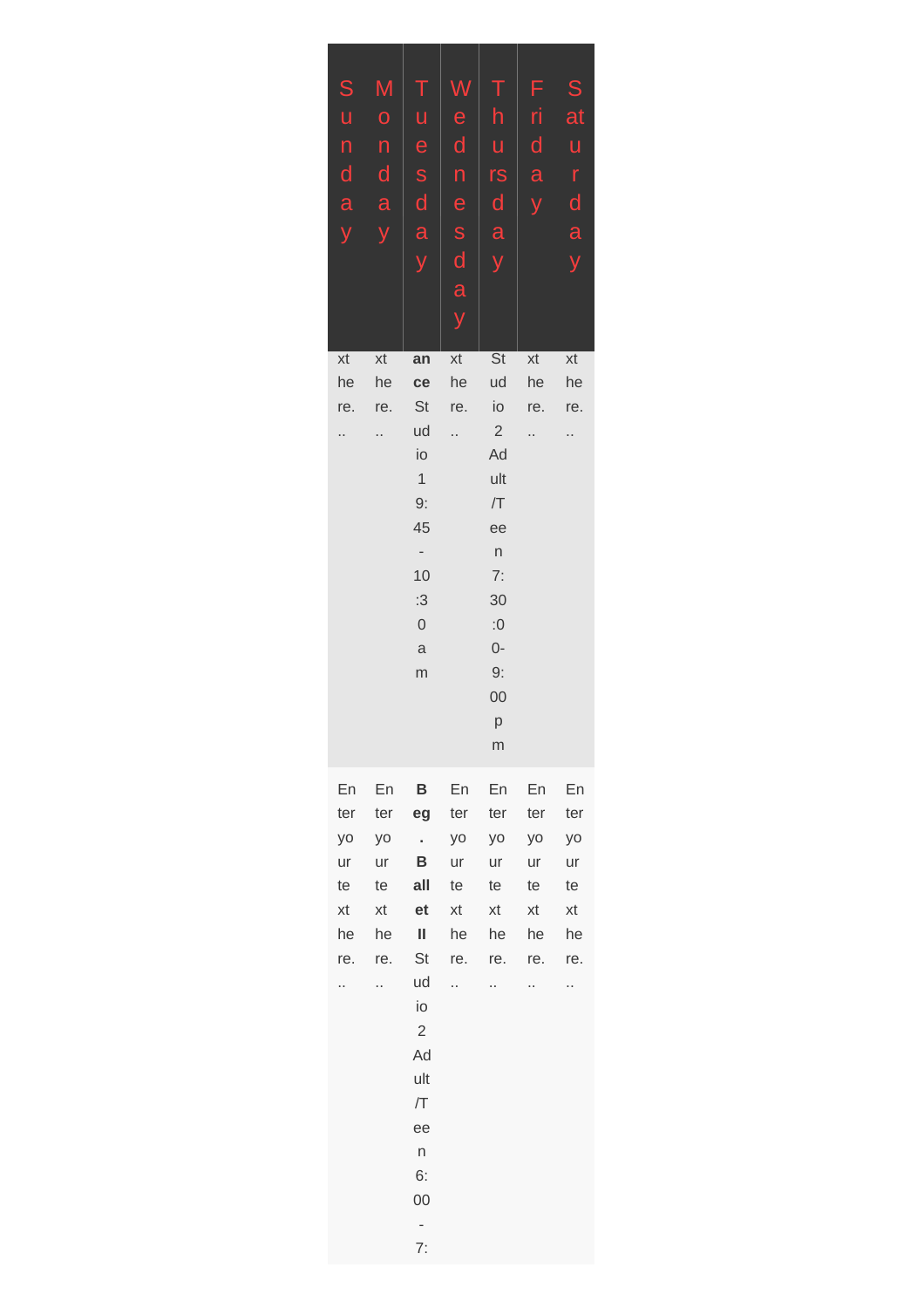| S                       | M              |              | T W          | $T_{-}$      | F              | S  |
|-------------------------|----------------|--------------|--------------|--------------|----------------|----|
| $\mathsf{u}$            | $\overline{O}$ | ū            | e.           | h            | ri.            | at |
| n                       | n              | $e -$        | $\mathsf{d}$ | $\mathsf{u}$ | $\mathsf{d}$   | ū  |
| $\mathsf{d}$            | $\mathsf{d}$   | S            | n            | rs           | a              | r  |
| a                       | a              | $\mathsf{d}$ | e            | $\mathsf{d}$ | $\overline{V}$ | d  |
| $\overline{\mathsf{V}}$ | V              | a            | S            | a            |                | a  |
|                         |                | V            | $\mathsf{d}$ | y            |                | ý  |
|                         |                |              | a            |              |                |    |
|                         |                |              |              |              |                |    |
|                         |                |              |              |              |                |    |

| En        | En  | En  | En             | En  | En             | En        |
|-----------|-----|-----|----------------|-----|----------------|-----------|
| ter       | ter | ter | ter            | ter | ter            | ter       |
| <b>yo</b> | yo  | yo  | yo             | yo  | yo             | yo        |
| ur        | ur  | ur  | ur             | ur  | ur             | ur        |
| te        | te  | te  | te             | te  | te             | te        |
| xt        | xt  | xt  | xt             | xt  | xt             | xt        |
| he        | he  | he  | he             | he  | he             | he        |
| re.       | re. | re. | re.            | re. | re.            | re.       |
| Ω,        | Ξ.  | Ω,  | Ω.             | ò.  | ò.             | Ц,        |
|           |     |     |                |     |                |           |
| En        | En  | En  | En             | En  | En             | En        |
| ter       | ter | ter | ter            | ter | ter            | ter       |
| <b>yo</b> | yo  | yo  | yo             | yo  | yo             | yo        |
| ur        | ur  | ur  | ur             | ur  | ur             | ur        |
| te        | te  | te  | te             | te  | te             | te        |
| xt        | xt  | xt  | xt             | xt  | xt             | xt        |
| he        | he  | he  | he             | he  | he             | he        |
| re.       | re. | re. | re.            | re. | re.            | re.       |
| .,        | .,  | н,  | .,             | н,  | н              | н,        |
| En        | En  | En  | En             | En  | En             | En        |
| ter       | ter | ter | ter            | ter | ter            | ter       |
| yo        | yo  | yo  | yo             | yo  | yo             | yo        |
| ur        | ur  | ur  | ur             | ur  | ur             | ur        |
| te        | te  | te  | te             | te  | te             | te        |
| xt        | xt  | xt  | xt             | xt  | xt             | xt        |
| he        | he  | he  | he             | he  | he             | he        |
| re.       |     |     |                |     |                |           |
| Ω,        | re. | re. | re.            | re. | re.            | re.       |
|           | .,  | ò,  | .,             | .,  | .,             | .,        |
|           |     |     |                |     |                |           |
| En        | En  | En  | En             | En  | En             | En        |
| ter       | ter | ter | ter            | ter | ter            | ter       |
| yo        | yo  | yo  | V <sub>O</sub> | yo  | V <sub>O</sub> | <b>yo</b> |
| ur        | ur  | ur  | ur             | ur  | ur             | ur        |
| te        | te  | te  | te             | te  | te             | te        |
| xt        | xt  | xt  | xt             | xt  | xt             | xt        |

re. me in in in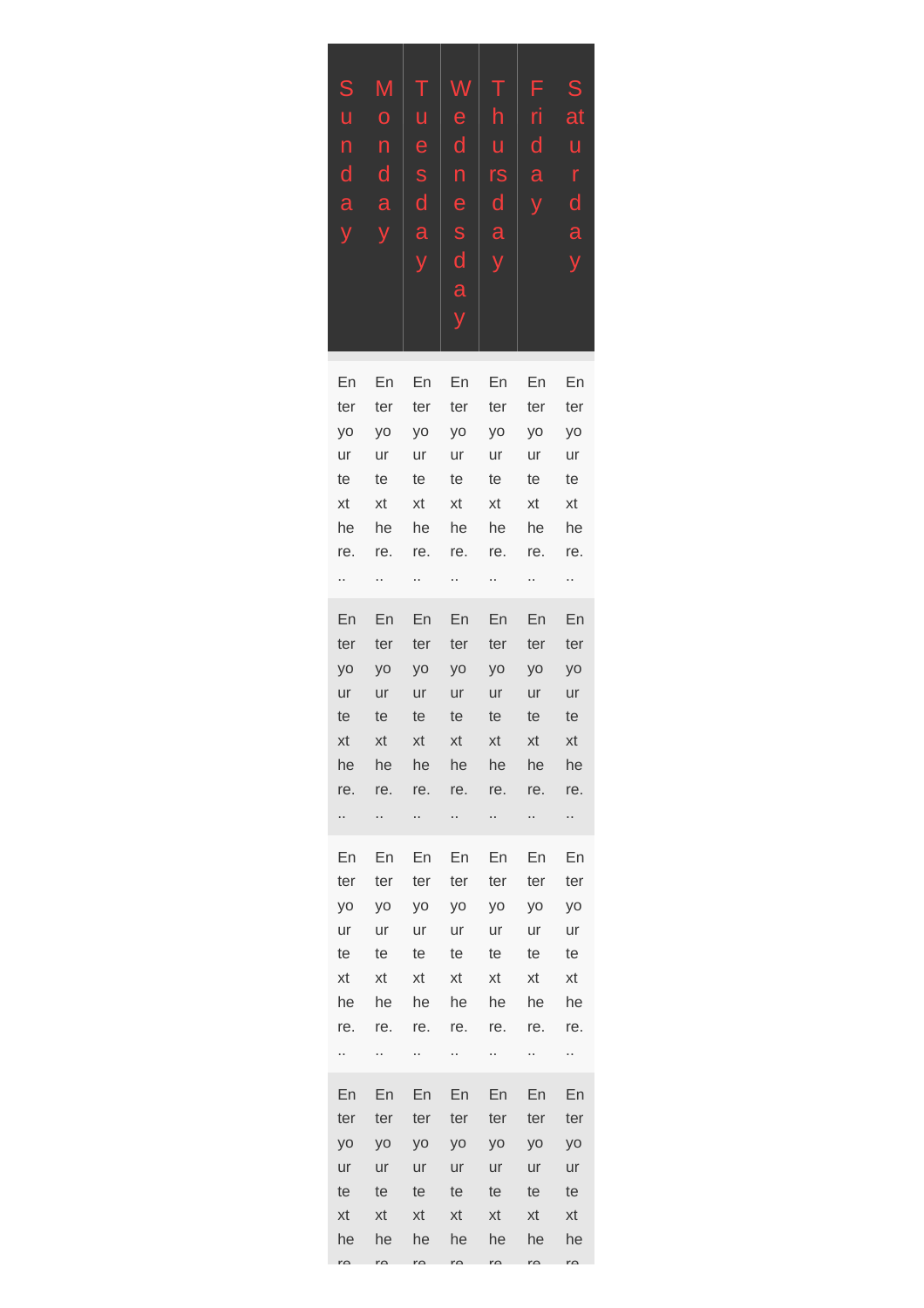

## Magnolia Classes Block Schedule

Download PDF

| $\mathsf S$<br>u<br>$\mathsf{n}$<br>d<br>a<br>ý | Μ<br>$\overline{O}$<br>n<br>$\mathsf{d}$<br>a<br>ÿ | Ţ<br>ū<br>e<br>S<br>$\blacklozenge$<br>a | e<br>d<br>n<br>e<br>S<br>d<br>a | T<br>h<br>ū<br>rs<br>$\mathsf{d}$<br>a | F<br>ri<br>d<br>a | S<br>at<br>u<br>r<br>d<br>a<br>y |
|-------------------------------------------------|----------------------------------------------------|------------------------------------------|---------------------------------|----------------------------------------|-------------------|----------------------------------|
|                                                 |                                                    |                                          | y                               |                                        |                   |                                  |
| cr                                              | En                                                 | En                                       | En                              | En                                     | En                | En                               |
| ea                                              | ter                                                | ter                                      | ter                             | ter                                    | ter               | ter                              |
| tiv                                             | yo                                                 | yo                                       | yo                              | yo                                     | yo                | yo                               |
| e                                               | ur                                                 | ur                                       | ur                              | ur                                     | ur                | ur                               |
| D                                               | te                                                 | te                                       | te                              | te                                     | te                | te                               |
| an                                              | xt                                                 | xt                                       | xt                              | xt                                     | xt                | xt                               |
| ce                                              | he                                                 | he                                       | he                              | he                                     | he                | he                               |
| St                                              | re.                                                | re.                                      | re.                             | re.                                    | re.               | re.                              |
| ud                                              | .,                                                 | .,                                       | .,                              | .,                                     | .,                | .,                               |
| io                                              |                                                    |                                          |                                 | <b>Be</b>                              |                   |                                  |
| $\overline{c}$                                  |                                                    |                                          |                                 | g.                                     |                   |                                  |
| 9:                                              |                                                    |                                          |                                 | Ba                                     |                   |                                  |
| 45                                              |                                                    |                                          |                                 | lle                                    |                   |                                  |
|                                                 |                                                    |                                          |                                 | $t$ II                                 |                   |                                  |
| 10                                              |                                                    |                                          |                                 | St                                     |                   |                                  |
| :3                                              |                                                    |                                          |                                 | ud                                     |                   |                                  |
| $\overline{0}$                                  |                                                    |                                          |                                 | io                                     |                   |                                  |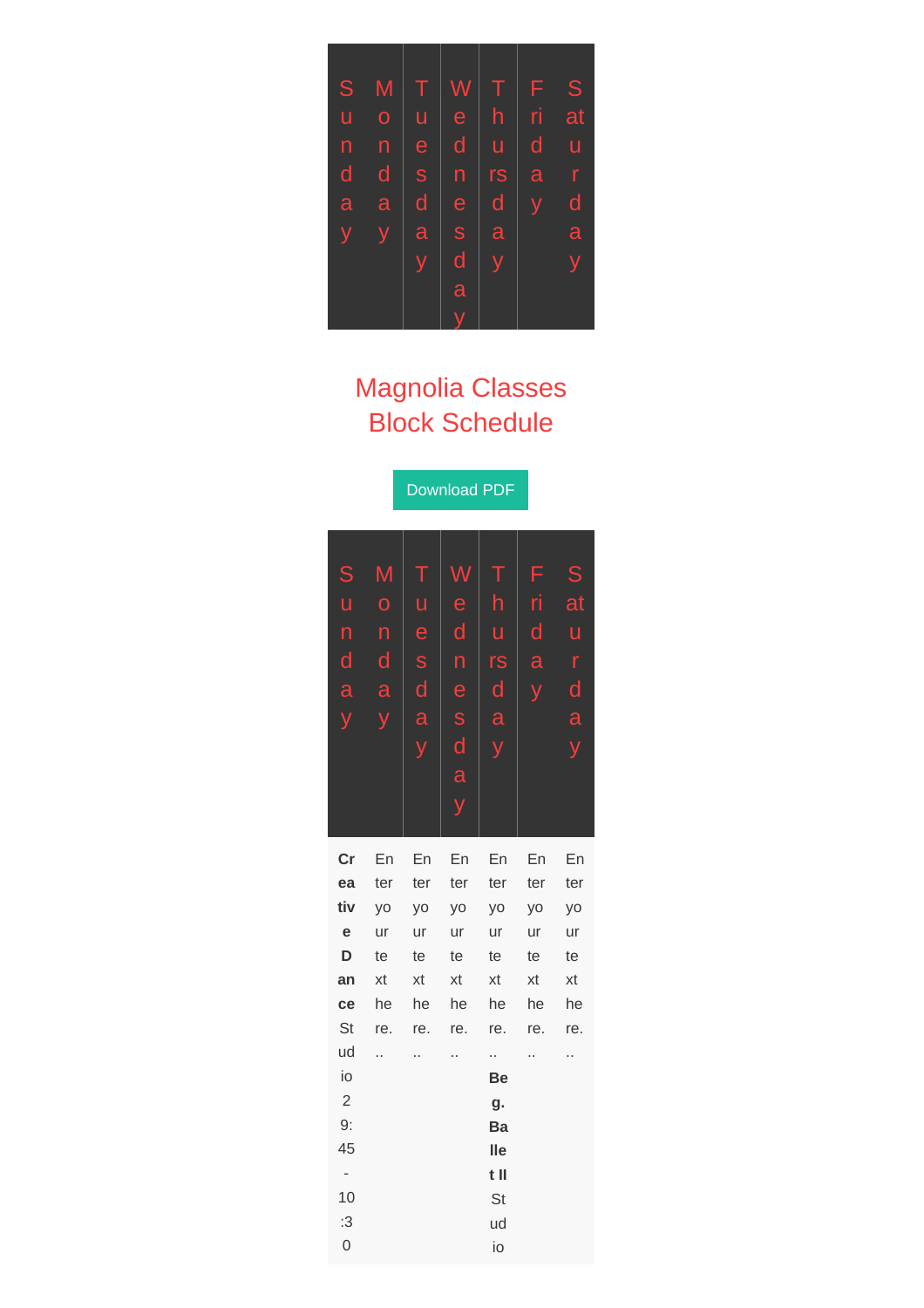| S                       | M                       | Τ            | W              | T.             | F            | $\mathsf S$             |
|-------------------------|-------------------------|--------------|----------------|----------------|--------------|-------------------------|
| ū                       | $\overline{O}$          | $\mathsf{u}$ | $\overline{e}$ | $\mathsf{h}$   | ri           | at                      |
| n                       | n                       | e            | $\mathsf{d}$   | $\overline{u}$ | $\mathsf{d}$ | ū                       |
| $\overline{\mathsf{d}}$ | $\mathsf{d}$            | S            | n              | rs             | a            | r                       |
| a                       | $\overline{a}$          | $\mathsf{d}$ | e              | $\mathsf{d}$   | V            | $\overline{\mathsf{d}}$ |
| $\overline{y}$          | $\overline{\mathsf{V}}$ | a            | S              | a              |              | a                       |
|                         |                         | V            | d              | ÿ              |              | V                       |
|                         |                         |              | a              |                |              |                         |
|                         |                         |              |                |                |              |                         |
|                         |                         |              |                |                |              |                         |

| En  | En  | cr                       | En                   | Be             | En  | En  |
|-----|-----|--------------------------|----------------------|----------------|-----|-----|
| ter | ter | ea                       | ter                  | g.             | ter | ter |
| yo  | yo  | tiv                      | yo                   | Ba             | yo  | yo  |
| ur  | ur  | ${\bf e}$                | ur                   | <b>Ile</b>     | ur  | ur  |
| te  | te  | D                        | te                   | t II           | te  | te  |
| xt  | xt  | an                       | xt                   | St             | xt  | xt  |
| he  | he  | ce                       | he                   | ud             | he  | he  |
| re. | re. | St                       | re.                  | io             | re. | re. |
| .,  | .,  | ud                       | $\ddot{\phantom{0}}$ | $\overline{2}$ | .,  | .,  |
|     |     | io                       |                      | Ad             |     |     |
|     |     | $\mathbf 1$              |                      | ult            |     |     |
|     |     | 9:                       |                      | /T             |     |     |
|     |     | 45                       |                      | ee             |     |     |
|     |     | $\overline{\phantom{m}}$ |                      | $\sf n$        |     |     |
|     |     | 10                       |                      | 7:             |     |     |
|     |     | :3                       |                      | 30             |     |     |
|     |     | $\mathsf{O}$             |                      | $:0$           |     |     |
|     |     | $\mathsf{a}$             |                      | $0-$           |     |     |
|     |     | m                        |                      | 9:             |     |     |
|     |     |                          |                      | 00             |     |     |
|     |     |                          |                      | p              |     |     |
|     |     |                          |                      | m              |     |     |
| En  | En  | B                        | En                   | En             | En  | En  |
| ter | ter | eg                       | ter                  | ter            | ter | ter |
| yo  | yo  | $\epsilon$               | yo                   | yo             | yo  | yo  |
| ur  | ur  | B                        | ur                   | ur             | ur  | ur  |
| te  | te  | all                      | te                   | te             | te  | te  |
| xt  | xt  | et                       | xt                   | xt             | xt  | xt  |
| he  | he  | Ш                        | he                   | he             | he  | he  |
| re. | re. | St                       | re.                  | re.            | re. | re. |
| .,  | Ω,  | ud                       | Ω.                   | .,             | Ω,  | .,  |
|     |     | io                       |                      |                |     |     |
|     |     | $\mathbf{2}$             |                      |                |     |     |
|     |     | Ad                       |                      |                |     |     |
|     |     | ult                      |                      |                |     |     |
|     |     | /T                       |                      |                |     |     |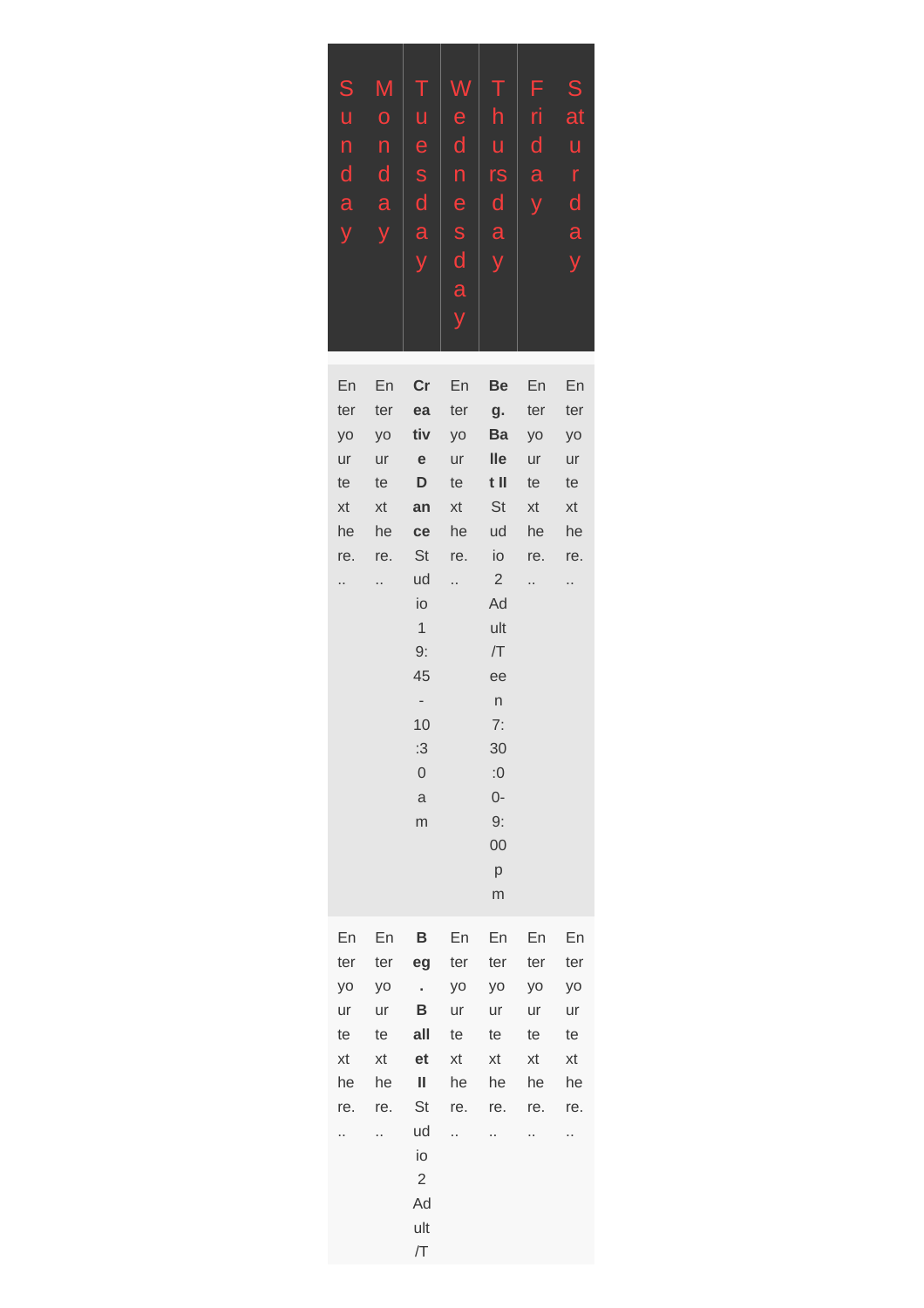| S<br>Ù<br>n<br>d<br>a             | M<br>O<br>n<br>d<br>a       | e<br>S<br>d<br>a                  | e<br>d<br>n<br>e<br>S<br>d<br>a   | ū<br>rs<br>d<br>a                 | F<br>ri<br>d<br>a                 | S<br>at<br>ū<br>r<br>$\mathsf{d}$<br>a |
|-----------------------------------|-----------------------------|-----------------------------------|-----------------------------------|-----------------------------------|-----------------------------------|----------------------------------------|
| ur<br>te<br>xt<br>he<br>re.<br>., | ur<br>te<br>xt<br>he<br>re. | ur<br>te<br>xt<br>he<br>re.<br>., | ur<br>te<br>xt<br>he<br>re.<br>., | ur<br>te<br>xt<br>he<br>re.<br>., | ur<br>te<br>xt<br>he<br>re.<br>., | ur<br>te<br>xt<br>he<br>re.<br>.,      |
| En                                | En                          | En                                | En                                | En                                | En                                | En                                     |
| ter                               | ter                         | ter                               | ter                               | ter                               | ter                               | ter                                    |
| yo                                | yo                          | yo                                | yo                                | yo                                | yo                                | yo                                     |
| ur                                | ur                          | ur                                | ur                                | ur                                | ur                                | ur                                     |
| te                                | te                          | te                                | te                                | te                                | te                                | te                                     |
| xt                                | xt                          | xt                                | xt                                | xt                                | xt                                | xt                                     |
| he                                | he                          | he                                | he                                | he                                | he                                | he                                     |
| re.                               | re.                         | re.                               | re.                               | re.                               | re.                               | re.                                    |
| .,                                | .,                          | .,                                | .,                                | .,                                | .,                                | .,                                     |
| En                                | En                          | En                                | En                                | En                                | En                                | En                                     |
| ter                               | ter                         | ter                               | ter                               | ter                               | ter                               | ter                                    |
| yo                                | yo                          | yo                                | yo                                | yo                                | yo                                | yo                                     |
| ur                                | ur                          | ur                                | ur                                | ur                                | ur                                | ur                                     |
| te                                | te                          | te                                | te                                | te                                | te                                | te                                     |
| xt                                | xt                          | xt                                | xt                                | xt                                | xt                                | xt                                     |
| he                                | he                          | he                                | he                                | he                                | he                                | he                                     |
| re.                               | re.                         | re.                               | re.                               | re.                               | re.                               | re.                                    |
| ä,                                | Ω,                          | Ω,                                | . .                               | .,                                | Ω,                                | Ω,                                     |
| En                                | En                          | En                                | En                                | En                                | En                                | En                                     |
| ter                               | ter                         | ter                               | ter                               | ter                               | ter                               | ter                                    |
| yo                                | yo                          | yo                                | yo                                | yo                                | yo                                | yo                                     |
| ur                                | ur                          | ur                                | ur                                | ur                                | ur                                | ur                                     |
| te                                | te                          | te                                | te                                | te                                | te                                | te                                     |
| xt                                | xt                          | xt                                | xt                                | xt                                | xt                                | xt                                     |
| he                                | he                          | he                                | he                                | he                                | he                                | he                                     |
| re.                               | re.                         | re.                               | re.                               | re.                               | re.                               | re.                                    |
| .,                                | .,                          | н.                                | н.                                | Ω,                                | н,                                | н,                                     |
| En                                | En                          | En                                | En                                | En                                | En                                | En                                     |

ter

ter

ter

ter

ter

ter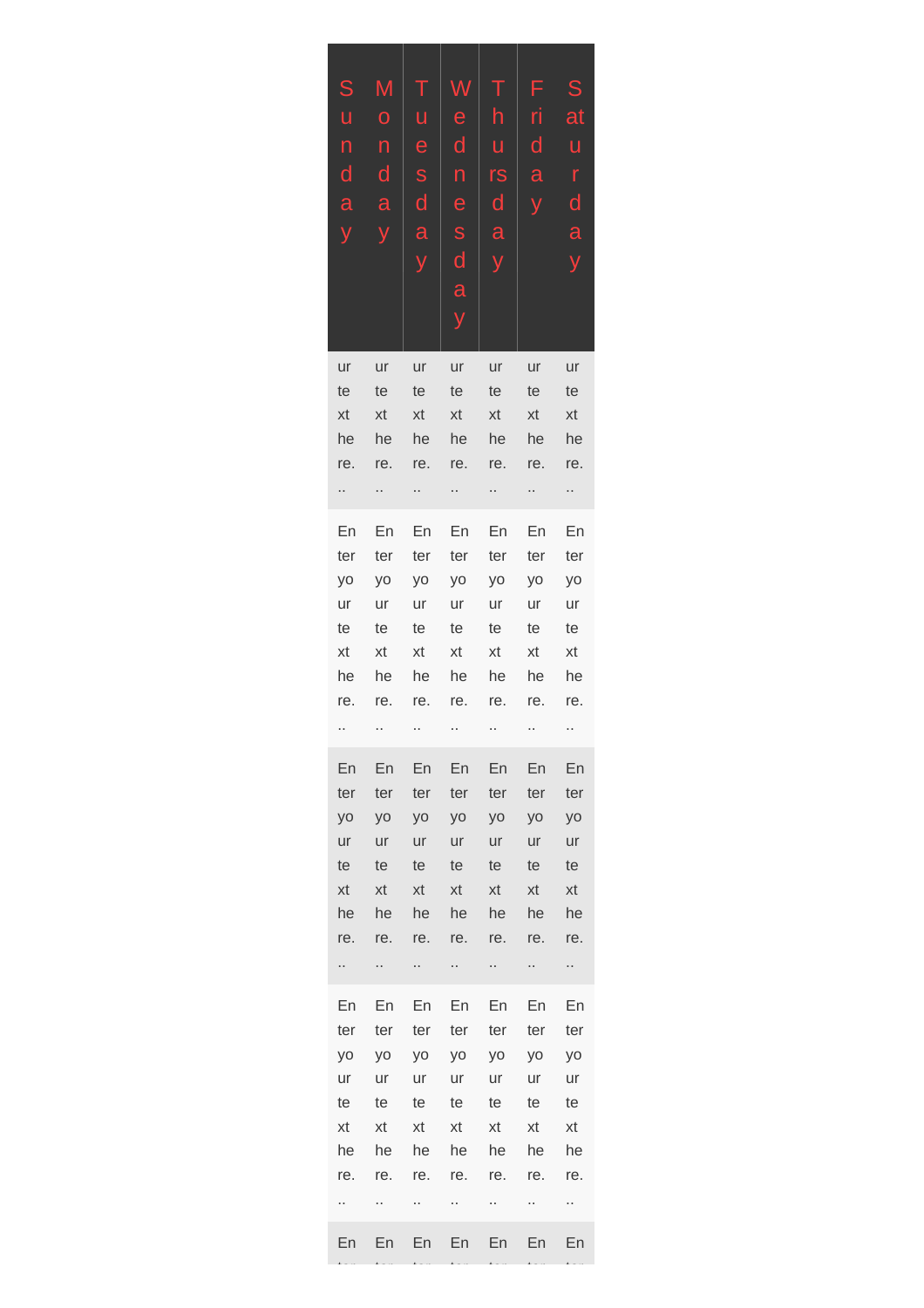| S   | M   |                         | W   | Т   | F   | S   |
|-----|-----|-------------------------|-----|-----|-----|-----|
| ū   | Ō   | u                       | è   | h   | ri  | at  |
| n   | n   | e                       | d   | ū   | d   | ū   |
| d   | d   | S                       | n   | rs  | a   | r   |
| a   | a   | $\overline{\mathsf{d}}$ | e   | d   |     | d   |
|     |     | a                       | S   | a   |     | a   |
|     |     |                         | d   | V   |     |     |
|     |     |                         | a   |     |     |     |
|     |     |                         | У   |     |     |     |
|     |     |                         |     |     |     |     |
| te  | te  | te                      | te  | te  | te  | te  |
| xt  | xt  | xt                      | xt  | xt  | xt  | xt  |
| he  | he  | he                      | he  | he  | he  | he  |
| re. | re. | re.                     | re. | re. | re. | re. |
|     |     |                         |     |     |     |     |

## Shoreline Classes Block Schedule

Download PDF

M n e d s a d d u n rs **Cr ea tiv e D an ce** St ud io 2 En ter yo ur te xt he re. .. En ter yo ur te xt he re. .. En ter yo ur te xt he re. .. En ter yo ur te xt he re. .. **Be g.** En ter yo ur te xt he re. .. En ter yo ur te xt he re. ..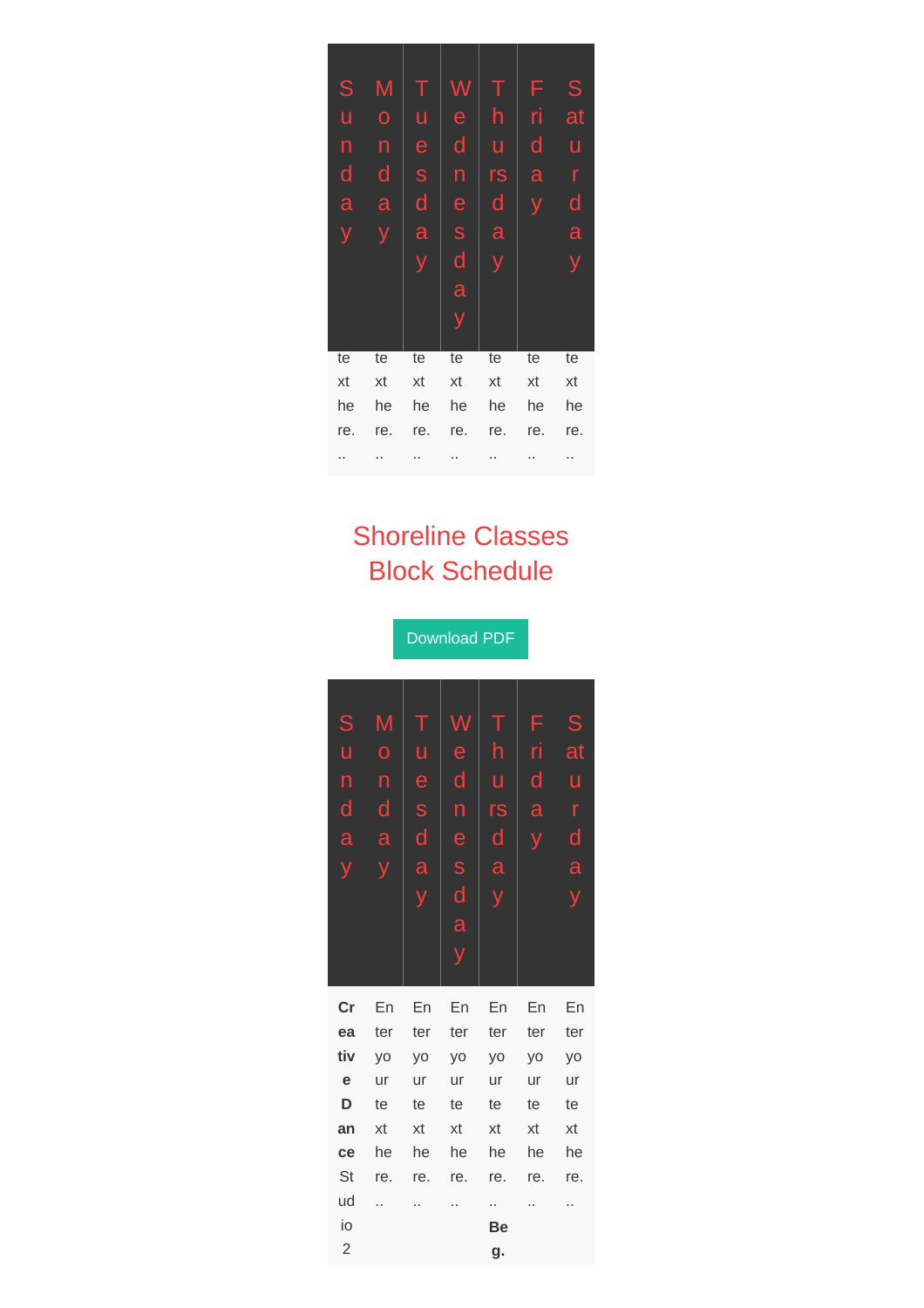| ${\mathsf S}$<br>U<br>$\mathsf{n}$<br>$\mathsf{d}$<br>a<br>ÿ | Μ<br>$\mathbf 0$<br>n<br>$\mathsf{d}$<br>a           | Τ<br>u<br>e<br>S<br>$\mathsf{d}$<br>a<br>y                                                                                                          | e<br>$\mathsf{d}$<br>$\mathsf{n}$<br>e<br>S<br>$\mathsf{d}$<br>a | h<br>ū<br>rs<br>$\mathsf{d}$<br>a<br>y                                                                                                          | F<br>ri<br>$\mathsf{d}$<br>a                         | ${\mathsf S}$<br>at<br>u<br>$\mathsf{r}$<br>$\mathsf{d}$<br>a |
|--------------------------------------------------------------|------------------------------------------------------|-----------------------------------------------------------------------------------------------------------------------------------------------------|------------------------------------------------------------------|-------------------------------------------------------------------------------------------------------------------------------------------------|------------------------------------------------------|---------------------------------------------------------------|
|                                                              |                                                      |                                                                                                                                                     |                                                                  | 00<br>$\overline{\phantom{a}}$<br>7:<br>30<br>p<br>m                                                                                            |                                                      |                                                               |
| En<br>ter<br>yo<br>ur<br>te<br>xt<br>he<br>re.<br>           | En<br>ter<br>yo<br>ur<br>te<br>xt<br>he<br>re.<br>., | cr<br>ea<br>tiv<br>${\bf e}$<br>D<br>an<br>ce<br>St<br>ud<br>İО<br>$\mathbf 1$<br>9:<br>45<br>-<br>10<br>:3<br>$\mathsf{O}\xspace$<br>$\rm{a}$<br>m | En<br>ter<br>yo<br>ur<br>te<br>xt<br>he<br>re.<br>.,             | Be<br>g.<br>Ba<br>lle<br>t II<br>St<br>ud<br>io<br>$\overline{2}$<br>Ad<br>ult<br>/T<br>ee<br>n<br>7:<br>30<br>:0<br>$0-$<br>9:<br>00<br>p<br>m | En<br>ter<br>yo<br>ur<br>te<br>xt<br>he<br>re.<br>., | En<br>ter<br>yo<br>ur<br>te<br>xt<br>he<br>re.<br>.,          |
| En<br>ter<br>yo<br>ur<br>te<br>xt<br>he<br>re.               | En<br>ter<br>yo<br>ur<br>te<br>xt<br>he<br>re.       | B<br>eg<br>$\mathbf{r}$<br>в<br>all<br>et<br>Ш<br>St                                                                                                | En<br>ter<br>yo<br>ur<br>te<br>xt<br>he<br>re.                   | En<br>ter<br>yo<br>ur<br>te<br>xt<br>he<br>re.                                                                                                  | En<br>ter<br>yo<br>ur<br>te<br>xt<br>he<br>re.       | En<br>ter<br>yo<br>ur<br>te<br>xt<br>he<br>re.                |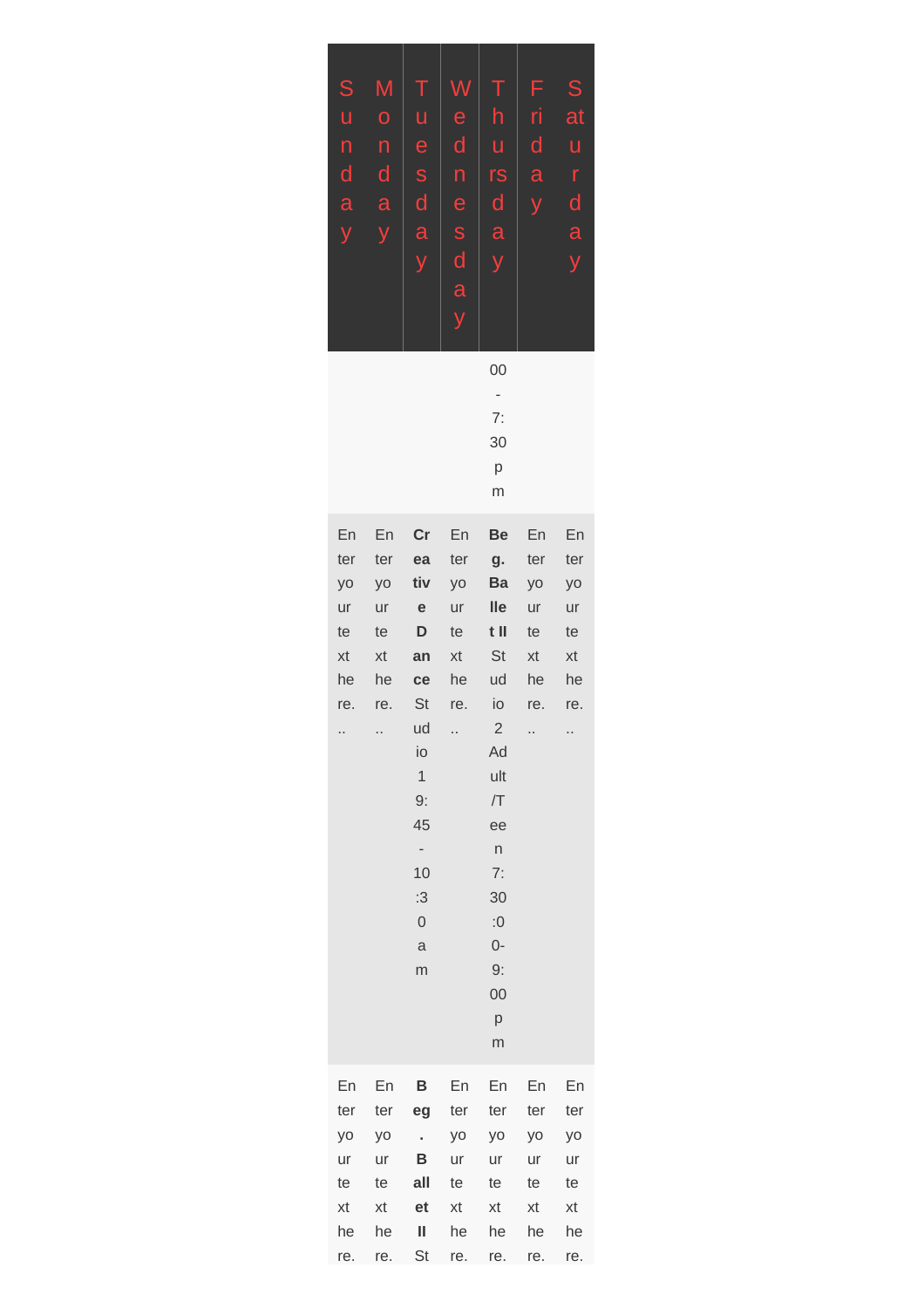| S            | M              | Τ            | W            | $\top$                  | F            | S                       |
|--------------|----------------|--------------|--------------|-------------------------|--------------|-------------------------|
| ū            | $\overline{O}$ | ū            | e            | h                       | ri           | at                      |
| n            | n              | e            | $\mathsf{d}$ | ū                       | $\mathsf{d}$ | ū                       |
| $\mathsf{d}$ | d              | S            | n            | rs                      | a            | r                       |
| a            | a              | $\mathsf{d}$ | e            | $\mathsf{d}$            | V            | $\overline{\mathsf{d}}$ |
| ٧            | V              | a            | S            | $\overline{a}$          |              | a                       |
|              |                | V            | $\mathsf{d}$ | $\overline{\mathsf{y}}$ |              | V                       |
|              |                |              | a            |                         |              |                         |
|              |                |              |              |                         |              |                         |
|              |                | ∓ਹ           |              |                         |              |                         |

p m

| En        | En     | En               | En             | En             | En             | En      |
|-----------|--------|------------------|----------------|----------------|----------------|---------|
| ter       | ter    | ter              | ter            | ter            | ter            | ter     |
| yo        | yo     | yo               | yo             | yo             | yo             | yo      |
| ur        | ur     | ur               | ur             | ur             | ur             | ur      |
| te        | te     | te               | te             | te             | te             | te      |
| xt        | xt     | xt               | xt             | xt             | xt             | xt      |
| he        | he     | he               | he             | he             | he             | he      |
| re.       | re.    | re.              | re.            | re.            | re.            | re.     |
| .,        |        | .,               | .,             | н,             | Α              | Α       |
| En        | En     | En               | En             | En             | En             | En      |
| ter       | ter    | ter              | ter            | ter            | ter            | ter     |
| yo        | yo     | yo               | yo             | yo             | yo             | yo      |
| ur        | ur     | ur               | ur             | ur             | ur             | ur      |
| te        | te     | te               | te             | te             | te             | te      |
| xt        | xt     | xt               | xt             | xt             | xt             | xt      |
| he        | he     | he               | he             | he             | he             | he      |
| re.       | re.    | re.              | re.            | re.            | re.            | re.     |
| Ω         | н.     | ò.               |                | u,             | ò.             | Ω,      |
| En        | En     | En               | En             | En             | En             | En      |
| ter       | ter    | ter              | ter            | ter            | ter            | ter     |
| yo        | yo     | yo               | yo             | yo             | yo             | yo      |
| ur        | ur     | ur               | ur             | ur             | ur             | ur      |
| te        | te     | te               | te             | te             | te             | te      |
| xt        | xt     | xt               | xt             | xt             | xt             | xt      |
| he        | he     | he               | he             | he             | he             | he      |
| re.       | re.    | re.              | re.            | re.            | re.            | re.     |
| .         | $\sim$ | <b>ARCHITECT</b> | $\sim$         | <b>COLLEGE</b> | $\sim 10^{-1}$ | <b></b> |
| En        | En     | En               | En             | En             | En             | En      |
| ter       | ter    | ter              | ter            | ter            | ter            | ter     |
| <b>yo</b> | yo     | VO               | V <sub>O</sub> | yo             | yo             | yo      |
| ur        | ur     | ur               | ur             | ur             | ur             | ur      |
| te        | te     | te               | te             | te             | te             | te      |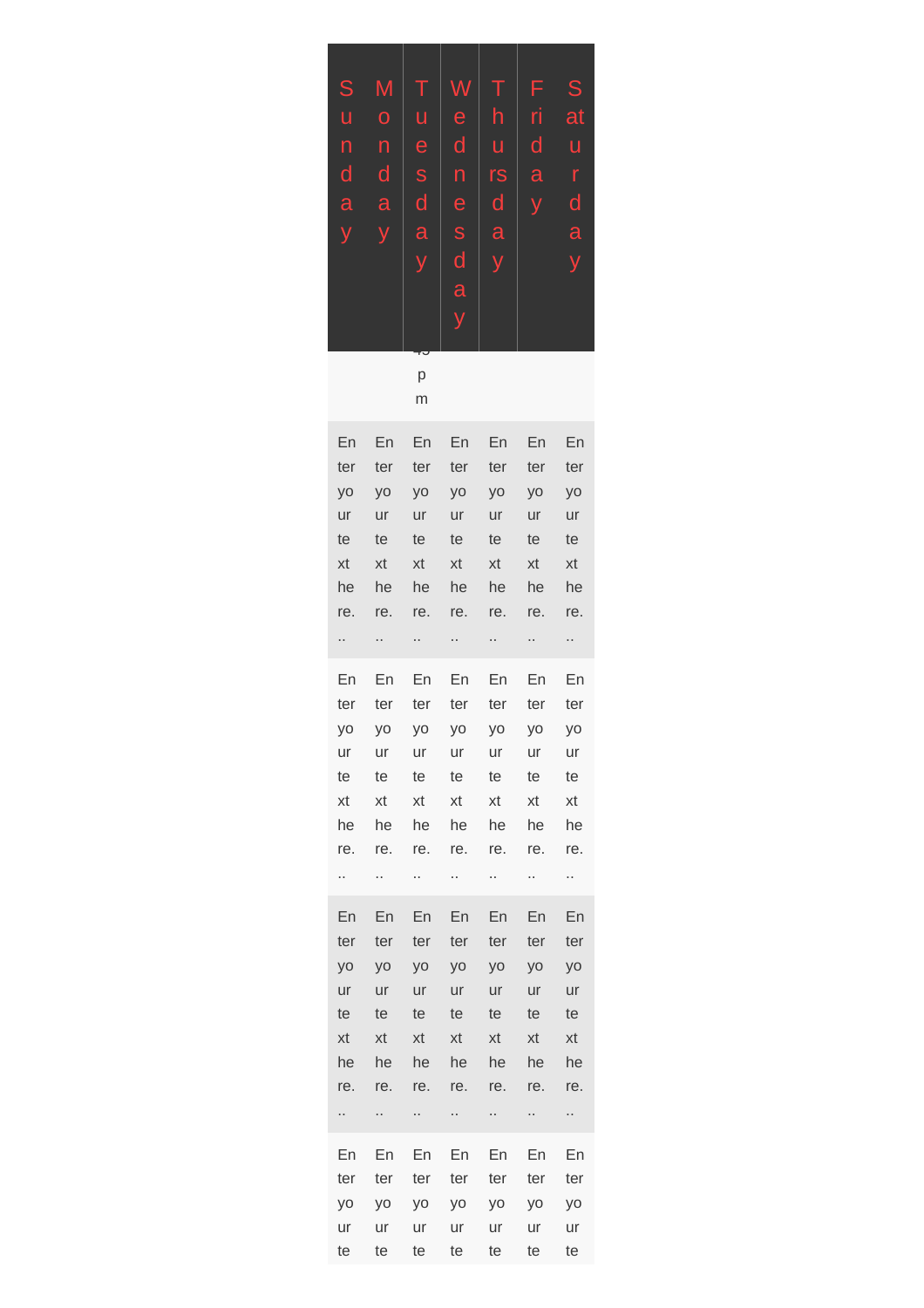| S   | Μ   |              |                                  |                         | F   | S   |
|-----|-----|--------------|----------------------------------|-------------------------|-----|-----|
| ū   | Ō   | ū            | e                                | h                       | ri  | at  |
| n   | n   | e            | d                                | ū                       | d   | ū   |
| d   | d   | S            | n                                | rs                      | a   | r   |
| a   | a   | $\mathsf{d}$ | e                                | $\overline{\mathsf{d}}$ | ÿ   | d   |
| y   |     | a            | S                                | a                       |     | a   |
|     |     | y            | $\mathsf{d}% _{l}(a)=\mathsf{d}$ | ÿ                       |     | ý   |
|     |     |              | $\overline{\mathbf{a}}$          |                         |     |     |
|     |     |              | ÿ                                |                         |     |     |
|     |     |              |                                  |                         |     |     |
|     |     |              |                                  |                         |     |     |
|     |     |              |                                  |                         |     |     |
| En  | En  | En           | En                               | En                      | En  | En  |
| ter | ter | ter          | ter                              | ter                     | ter | ter |
| yo  | yo  | yo           | yo                               | yo                      | yo  | yo  |
| ur  | ur  | ur           | ur                               | ur                      | ur  | ur  |
| te  | te  | te           | te                               | te                      | te  | te  |
| xt  | xt  | xt           | xt                               | xt                      | xt  | xt  |
| he  | he  | he           | he                               | he                      | he  | he  |
| re. | re. | re.          | re.                              | re.                     | re. | re. |

School Office Hours & Studio [Locations](https://www.americandanceinstitute.com/school-office-hours-studio-locations/) Contact Us [Greenwood](https://www.americandanceinstitute.com/contact-us-greenwood-magnolia/) & Magnolia **[Staff](https://www.americandanceinstitute.com/staff/)** Our [Philosophy](https://www.americandanceinstitute.com/dance-school-philosophy/) Our [History](https://www.americandanceinstitute.com/our-history/) [Privacy](https://www.americandanceinstitute.com/privacy-policy-2/) Policy In The [Media](https://www.americandanceinstitute.com/media/) Our [Vendors](https://www.americandanceinstitute.com/our-vendors/) [Birthday](https://www.americandanceinstitute.com/birthday-parties-children/) Party Ideas For Kids, Teens & Adults [Employment](https://www.americandanceinstitute.com/employment/) [Video](https://www.americandanceinstitute.com/site-map/) Site Map Site [Map](https://www.americandanceinstitute.com/site-map/)

Copyright text 2016 by AMERICAN DANCE INSTITUTE Address: 8001 Greenwood Ave N. Seattle, WA 98103-4228, 3116 West Smith Street, Seattle WA 98199 and 1240 NE 175th 783-0755, Shoreline: (206) 402-6561 Email: info@americandanceinstitute.com - Designed by Thrive [Themes](https://www.thrivethemes.com) | Powered by [WordPress](https://www.wordpress.org)